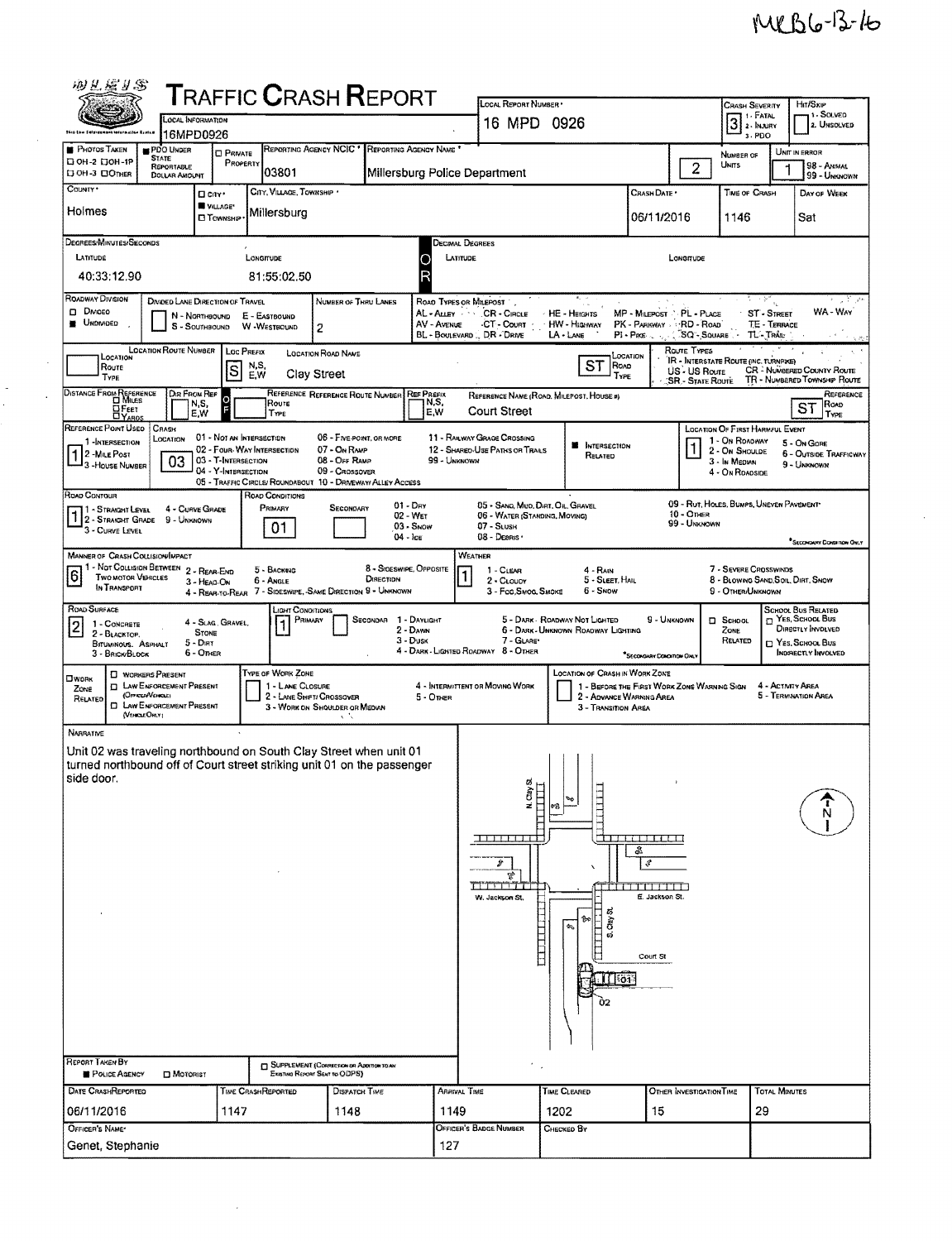|                                         | UNIT                                                                           |                                                                                         |                            |                                                                                                             |                                                                                                                       |                 |                                                                                                                                |                                                                 |                                                                                                                |                                                                                      |                      |                                                                  | LOCAL REPORT NUMBER<br>16 MPD 0926                                              |                                |                                                                                                                                                                                                                                                                                                                                                                                                               |             |  |  |  |  |
|-----------------------------------------|--------------------------------------------------------------------------------|-----------------------------------------------------------------------------------------|----------------------------|-------------------------------------------------------------------------------------------------------------|-----------------------------------------------------------------------------------------------------------------------|-----------------|--------------------------------------------------------------------------------------------------------------------------------|-----------------------------------------------------------------|----------------------------------------------------------------------------------------------------------------|--------------------------------------------------------------------------------------|----------------------|------------------------------------------------------------------|---------------------------------------------------------------------------------|--------------------------------|---------------------------------------------------------------------------------------------------------------------------------------------------------------------------------------------------------------------------------------------------------------------------------------------------------------------------------------------------------------------------------------------------------------|-------------|--|--|--|--|
|                                         |                                                                                |                                                                                         |                            |                                                                                                             |                                                                                                                       |                 |                                                                                                                                | <b>OWNER PHONE NUMBER</b><br><b>DAMAGE AREA</b><br>DAMAGE SCALE |                                                                                                                |                                                                                      |                      |                                                                  |                                                                                 |                                |                                                                                                                                                                                                                                                                                                                                                                                                               |             |  |  |  |  |
| UNIT NUMBER<br>1                        | OWNER NAME: LAST, FIRST, MIDDLE ( C) SAME AS DRIVER )<br>Felver, Gregory, Mark |                                                                                         |                            |                                                                                                             |                                                                                                                       |                 |                                                                                                                                |                                                                 |                                                                                                                |                                                                                      |                      | 419-744-0677                                                     | FRONT                                                                           |                                |                                                                                                                                                                                                                                                                                                                                                                                                               |             |  |  |  |  |
|                                         | OWNER ADDRESS: CITY, STATE, ZIP<br><b>CISAME AS DRIVER )</b>                   |                                                                                         |                            |                                                                                                             |                                                                                                                       |                 |                                                                                                                                |                                                                 |                                                                                                                |                                                                                      |                      |                                                                  | 2<br>1 - NONE                                                                   |                                |                                                                                                                                                                                                                                                                                                                                                                                                               |             |  |  |  |  |
| 28 Townsend St, Greenwich, OH, 44837    |                                                                                |                                                                                         |                            |                                                                                                             |                                                                                                                       |                 |                                                                                                                                |                                                                 |                                                                                                                |                                                                                      |                      |                                                                  |                                                                                 | а                              |                                                                                                                                                                                                                                                                                                                                                                                                               |             |  |  |  |  |
| LP STATE LICENSE PLATE NUMBER           |                                                                                |                                                                                         |                            |                                                                                                             |                                                                                                                       |                 | <b>VEHICLE IDENTIFICATION NUMBER</b>                                                                                           |                                                                 |                                                                                                                |                                                                                      |                      | # Occupants                                                      | 2 - Muyor                                                                       |                                |                                                                                                                                                                                                                                                                                                                                                                                                               |             |  |  |  |  |
| OН                                      | PIQ6774                                                                        |                                                                                         |                            |                                                                                                             |                                                                                                                       |                 | 3C63RRGL8EG269171                                                                                                              |                                                                 |                                                                                                                |                                                                                      |                      | 1                                                                | 3 - FUNCTIONAL                                                                  | O<br>□                         |                                                                                                                                                                                                                                                                                                                                                                                                               |             |  |  |  |  |
| <b>VEHICLE YEAR</b><br>2014             | <b>VEHICLE MAKE</b><br>Dodae                                                   |                                                                                         |                            |                                                                                                             |                                                                                                                       |                 | VEHICLE MODEL                                                                                                                  |                                                                 |                                                                                                                | <b>WHI</b>                                                                           | <b>VEHICLE COLOR</b> |                                                                  | 4 - DISABLING                                                                   |                                |                                                                                                                                                                                                                                                                                                                                                                                                               |             |  |  |  |  |
| PROOF OF                                | INSURANCE COMPANY                                                              |                                                                                         |                            |                                                                                                             | Ram Truck 3500 - Q35<br>POLICY NUMBER<br>Towed By                                                                     |                 |                                                                                                                                |                                                                 |                                                                                                                |                                                                                      |                      |                                                                  | 9 - Unknown                                                                     |                                | ۵<br>α                                                                                                                                                                                                                                                                                                                                                                                                        | ้ต          |  |  |  |  |
| <b>INSURANCE</b><br>SHOWN               | Progressive                                                                    |                                                                                         |                            |                                                                                                             |                                                                                                                       | 01442053-0      |                                                                                                                                |                                                                 |                                                                                                                |                                                                                      |                      |                                                                  |                                                                                 |                                | REAL                                                                                                                                                                                                                                                                                                                                                                                                          |             |  |  |  |  |
| CARRIER NAME, ADDRESS, CITY, STATE, ZIP |                                                                                |                                                                                         |                            |                                                                                                             |                                                                                                                       |                 |                                                                                                                                |                                                                 |                                                                                                                |                                                                                      |                      |                                                                  |                                                                                 |                                | <b>CARRIER PHONE</b>                                                                                                                                                                                                                                                                                                                                                                                          |             |  |  |  |  |
| US DOT                                  |                                                                                | <b>VEHICLE WEIGHT GVWR/GCWR</b>                                                         |                            |                                                                                                             |                                                                                                                       | CARGO BODY TYPE |                                                                                                                                |                                                                 |                                                                                                                |                                                                                      |                      | <b>TRAFFICWAY DESCRIPTION</b>                                    |                                                                                 |                                |                                                                                                                                                                                                                                                                                                                                                                                                               |             |  |  |  |  |
| HM Placard ID NO.                       |                                                                                |                                                                                         | 2 - 10,001 to 26,000x Las  | 1 - LESS THAN OR EQUAL TO 10K LBS                                                                           | 01                                                                                                                    |                 | 101 - No Cargo Body Type/Not Applicabl. 09 - Pole<br>02 - Bus/VAN (9-15 SEATS, INC DRIVER)<br>03 - Bus (16+ Seats, Inc DRIVER) |                                                                 | 10 - CARGO TANK<br>11 - FLAT BED                                                                               |                                                                                      |                      | 11 - Two-Way, Not Divided                                        |                                                                                 |                                | 1 2 - TWO-YAN, NOT DIVIDED, CONTINUOUS LEFT TURN LANE                                                                                                                                                                                                                                                                                                                                                         |             |  |  |  |  |
|                                         |                                                                                |                                                                                         | 3 - Mone THAN 26,000K LBS. |                                                                                                             |                                                                                                                       |                 | 04 - VEHICLE TOWING ANOTHER VEHICLE<br>05 - Logging                                                                            |                                                                 | 12 - Duse<br>13 - CONCRETE MIXER                                                                               |                                                                                      |                      |                                                                  | 4 - Two-WAY, DIVIDEO, POSITIVE MEDIAN BARRIER                                   |                                | 3 - T WO-WAY, DIVIDEO, UNPROTECTEO(PAINTED OR GRASS =4FT.) MEDIA                                                                                                                                                                                                                                                                                                                                              |             |  |  |  |  |
|                                         | <b>HM CLASS</b>                                                                | C RELATED                                                                               | <b>HAZARDOUS MATERIAL</b>  |                                                                                                             |                                                                                                                       |                 | 06 - INTERMODAL CONTAINER CHASIS<br>07 - CARGO VAN/ENCLOSEO BOX                                                                |                                                                 | 14 - AUTO TRANSPORTER<br>15 - GARBAGE/REFUSE                                                                   |                                                                                      |                      | 5 - ONE-WAY TRAFFICWAY<br><b>D</b> Hr / Skip Unit                |                                                                                 |                                |                                                                                                                                                                                                                                                                                                                                                                                                               |             |  |  |  |  |
| NON-MOTORIST LOCATION PRIOR TO IMPACT   | NUMBER                                                                         |                                                                                         |                            | <b>TYPE OF USE</b>                                                                                          |                                                                                                                       | UNIT TYPE       | 08 - GRAIN, CHIPS, GRAVEL                                                                                                      |                                                                 | 99 - OTHER/UNKNOWN                                                                                             |                                                                                      |                      |                                                                  |                                                                                 |                                |                                                                                                                                                                                                                                                                                                                                                                                                               |             |  |  |  |  |
|                                         |                                                                                | 01 - INTERSECTION - MARKED CROSSWAL<br>02 - INTERSECTION - NO CROSSWALK                 |                            |                                                                                                             |                                                                                                                       | 07              |                                                                                                                                |                                                                 |                                                                                                                |                                                                                      |                      |                                                                  |                                                                                 |                                | PASSENGER VEHICLES (LESS THAN 9 PASSENGERS MEDIMEAVY TRUCKS OR COMBO UNITS > 10K LBS BUS/VAMLIMO(9 OR MORE INCLUDING DRIVER)                                                                                                                                                                                                                                                                                  |             |  |  |  |  |
|                                         | 03 - INTERSECTION OTHER                                                        | 04 - MIDBLOCK - MARKED CROSSWALK                                                        |                            | 1 - PERSONAL                                                                                                |                                                                                                                       |                 | 01 - Sue COMPACT<br>02 - COMPACT<br>99 - UNKNOWN 03 - MID SIZE                                                                 |                                                                 |                                                                                                                |                                                                                      |                      | 14 - SINGLE UNIT TRUCK: 3+ AXLES                                 |                                                                                 |                                | 13 - SINGLE UNIT TRUCK OR VAN 2AXLE, 6 TIRES 21 - BUS/VAN (9-15 SEATS, INC DRIVER)<br>22 - Bus (16+ Seats, Inc Driver)                                                                                                                                                                                                                                                                                        |             |  |  |  |  |
|                                         | 06 - BICYCLE LANE                                                              | 05 - TRAVEL LANE - OTHER LOCATION                                                       |                            | 2 - COMMERCIAL<br>3 - GOVERNMENT                                                                            |                                                                                                                       | OR HIT/SKIP     | 04 - Full Size<br>05 - Miniwan                                                                                                 |                                                                 |                                                                                                                |                                                                                      |                      | 15 - SINGLE UNIT TRUCK / TRAILER<br>16 - TRUCK/TRACTOR (BOSTAIL) |                                                                                 | NDN-MOTORIST                   | 23 - ANIMAL WITH RIDER<br>24 - ANIMAL WITH BUGGY, WAGON, SURREY                                                                                                                                                                                                                                                                                                                                               |             |  |  |  |  |
|                                         | 07 - SHOULDER/ROADSIDE<br>08 - SIDEWALK                                        |                                                                                         |                            |                                                                                                             | 17 - TRACTOR/SEMI-TRAILER<br>05 - Sport Utility Vehicle<br>18 - TRACTOR/DOUBLE<br>07 - PICKUP<br>19 - Tractor/Triples |                 |                                                                                                                                |                                                                 |                                                                                                                |                                                                                      |                      | 25 - BICYCLE/PEDACYCLIST<br>26 - PEDESTRIAN SKATER               |                                                                                 |                                |                                                                                                                                                                                                                                                                                                                                                                                                               |             |  |  |  |  |
|                                         | 09 - MEDIAN/CROSSING ISLAND<br>10 - DRIVE WAY ACCESS                           | 11 - SHARED-USE PATH OR TRAIL                                                           |                            | <b>DIN EMERGENCY</b><br><b>RESPONSE</b>                                                                     | $08 - \text{Var}$<br>09 - MOTORCYCLE                                                                                  |                 |                                                                                                                                |                                                                 |                                                                                                                |                                                                                      |                      | 20 - OTHER MEDIHEAVY VEHICLE                                     |                                                                                 |                                | 27 - OTHER NON-MOTORIST                                                                                                                                                                                                                                                                                                                                                                                       |             |  |  |  |  |
|                                         | 12 - NON-TRAFFICWAY AREA<br>99 - OTHER/UNKNOWN                                 |                                                                                         |                            |                                                                                                             | 10 - MOTORIZED BICYCLE<br>11 - SNDWMOBLE/ATV<br>12 - OTHER PASSENGER VEHICLE                                          |                 |                                                                                                                                |                                                                 |                                                                                                                |                                                                                      |                      | HAS HM PLACARD                                                   |                                                                                 |                                |                                                                                                                                                                                                                                                                                                                                                                                                               |             |  |  |  |  |
| SPECIAL FUNCTION 01 - NONE              |                                                                                |                                                                                         |                            | 09 - AMBULANCE                                                                                              |                                                                                                                       |                 | 17 - FARM VEHICLE<br>18 - FARM EQUIPMENT                                                                                       |                                                                 | MOST DAMAGED AREA                                                                                              |                                                                                      |                      |                                                                  |                                                                                 |                                | Action                                                                                                                                                                                                                                                                                                                                                                                                        |             |  |  |  |  |
| 01.                                     | 02 - Taxi                                                                      | 03 - RENTAL TRUCK (OVER 10K LBS)<br>04 - BUS - SCHOOL (PUBLIC OR PRIVATE) 12 - MILITARY |                            | $10 -$ Fine<br>11 - HIGHWAY/MAINTENANCE                                                                     |                                                                                                                       |                 | 19 - MOTORHDME<br>20 - GOLF CART                                                                                               | 01                                                              | 01 - None<br>02 - CENTER FRONT<br>03 - RIGHT FRONT                                                             |                                                                                      |                      | 08 - LEFT SIDE<br>09 - LEFT FRONT<br>10 - Top and Windows        |                                                                                 | 99 - UNKNOWN                   | 1 - Non- CONTACT<br>$3 - \frac{1}{2}$<br>$3 - \frac{1}{2}$<br>$\frac{1}{2}$<br>$\frac{1}{2}$<br>$\frac{1}{2}$<br>$\frac{1}{2}$<br>$\frac{1}{2}$<br>$\frac{1}{2}$<br>$\frac{1}{2}$<br>$\frac{1}{2}$<br>$\frac{1}{2}$<br>$\frac{1}{2}$<br>$\frac{1}{2}$<br>$\frac{1}{2}$<br>$\frac{1}{2}$<br>$\frac{1}{2}$<br>$\frac{1}{2}$<br>$\frac{1}{2}$<br>$\frac{1}{2}$<br>$\frac{1}{2}$<br>$\frac{1}{2}$<br>$\frac{1}{2$ |             |  |  |  |  |
|                                         | 05 - Bus - Thansit<br>06 - Bus CHARTER                                         |                                                                                         |                            | 13 - Pouce<br>14 - PUBLIC UTILITY                                                                           |                                                                                                                       |                 | $21 - Trans$<br>22 - OTHER (EXPLANED NARRATIVE)                                                                                |                                                                 | MPACT ARE 04 - RIGHT SIDE<br>05 - RIGHT REAR                                                                   |                                                                                      |                      | 11 - UNDERCARRIAGE<br>12 - LOAD/TRAILER                          |                                                                                 |                                | 4 - STRUCK<br>5 - STRIKING/STRUCK                                                                                                                                                                                                                                                                                                                                                                             |             |  |  |  |  |
|                                         | 07 - Bus SHUTTLE<br>08 - Bus - OTHER                                           |                                                                                         |                            | 15 - OTHER GOVERNMENT<br>16 - CONSTRUCTION EQIP.                                                            |                                                                                                                       |                 |                                                                                                                                | 02                                                              | 06 - REAR CENTER<br>07 - LEFT REAR                                                                             |                                                                                      |                      | 13 - TOTAL (ALL AREAS)<br>14 - OTHER                             |                                                                                 |                                | 9 - UNKNOWN                                                                                                                                                                                                                                                                                                                                                                                                   |             |  |  |  |  |
| PRE-CRASH ACTIONS                       |                                                                                |                                                                                         |                            |                                                                                                             |                                                                                                                       |                 |                                                                                                                                |                                                                 |                                                                                                                |                                                                                      |                      |                                                                  |                                                                                 |                                |                                                                                                                                                                                                                                                                                                                                                                                                               |             |  |  |  |  |
| 06                                      | MOTORIST                                                                       | 01 - STRAIGHT AHEAD                                                                     |                            | 07 - MAKING U-TURN                                                                                          |                                                                                                                       |                 | 13 - NEGOTIATING A CURVE                                                                                                       |                                                                 | NON-MOTORIST                                                                                                   |                                                                                      |                      | 15 - ENTERING OR CROSSING SPECIFIED LOCATIO                      |                                                                                 |                                | 21 - OTHER NON-MOTORIST ACTION                                                                                                                                                                                                                                                                                                                                                                                |             |  |  |  |  |
| 99 - UNKNOWN                            |                                                                                | 02 - BACKING<br>03 - CHANGING LANES                                                     |                            | 08 - ENTERING TRAFFIC LANE<br>09 - LEAVING TRAFFIC LANE                                                     |                                                                                                                       |                 | 14 - OTHER MOTORIST ACTIO                                                                                                      |                                                                 |                                                                                                                | 17 - WORKING                                                                         |                      | 16 - WALKING, RUNNING, JOGGING, PLAYING, CYCLING                 |                                                                                 |                                |                                                                                                                                                                                                                                                                                                                                                                                                               |             |  |  |  |  |
|                                         |                                                                                | 04 - OVERTAKING/PASSING<br>05 - MAKING RIGHT TURN<br>06 - MAKING LEFT TURN              |                            | 10 - PARKED<br>11 - SLOWING OR STOPPED IN TRAFFIC                                                           |                                                                                                                       |                 |                                                                                                                                |                                                                 |                                                                                                                | 18 - Pushing Vehicle<br>20 - STANDING                                                |                      | 19 - APPROACHING OR LEAVING VEHICLE                              |                                                                                 |                                |                                                                                                                                                                                                                                                                                                                                                                                                               |             |  |  |  |  |
| <b>CONTRIBUTING CIRCUMSTANCE</b>        |                                                                                |                                                                                         |                            | 12 - DRIVERLESS                                                                                             |                                                                                                                       |                 |                                                                                                                                |                                                                 |                                                                                                                |                                                                                      |                      |                                                                  | <b>VEHICLE DEFECTS</b>                                                          |                                |                                                                                                                                                                                                                                                                                                                                                                                                               |             |  |  |  |  |
| PRIMARY                                 | <b>MOTORIST</b><br>01 - NONE                                                   |                                                                                         |                            | 11 - IMPROPER BACKING                                                                                       |                                                                                                                       |                 |                                                                                                                                |                                                                 | NON-MOTORIST<br>22 - Nove                                                                                      |                                                                                      |                      |                                                                  |                                                                                 | 02 - HEAD LAMPS                | 01 - Turn Signals                                                                                                                                                                                                                                                                                                                                                                                             |             |  |  |  |  |
| 02                                      |                                                                                | 02 - FAILURE TO YIELD<br>03 - RAN REO LIGHT<br>04 - RAN STOP SIGN                       |                            |                                                                                                             |                                                                                                                       |                 | 12 - IMPROPER START FROM PARKED POSITION<br>13 - STOPPEO OR PARKEO LLEGALLY                                                    |                                                                 | 23 - IMPROPER CROSSING<br>24 - DARTING                                                                         |                                                                                      |                      |                                                                  |                                                                                 | 03 - TAIL LAMPS<br>04 - BRAKES |                                                                                                                                                                                                                                                                                                                                                                                                               |             |  |  |  |  |
| SECONDARY                               |                                                                                | 05 - Excesoso Speso Limit<br>06 - UNSAFE SPEED                                          |                            | 16 - Wrong Side/Wrong WAY                                                                                   |                                                                                                                       |                 | 14 - OPERATING VEHICLE IN NEGLIGENT MANNER<br>15 - SWERING TO AVOID (DUE TO EXTERNAL CONDITIONS)                               |                                                                 | 25 - LYING AND/OR LLEGALLY IN ROADWAY<br>26 - FALURE TO YIELD RIGHT OF WAY<br>27 - NOT VISIBLE (DARK CLOTHING) |                                                                                      |                      |                                                                  |                                                                                 | 05 - STEERING                  | 06 - TIRE BLOWOUT                                                                                                                                                                                                                                                                                                                                                                                             |             |  |  |  |  |
|                                         |                                                                                | 07 - IMPROPER TURN<br>08 - LEFT OF CENTER                                               |                            | 17 - FALURE TO CONTROL<br><b>18 - VISION OBSTRUCTION</b>                                                    |                                                                                                                       |                 |                                                                                                                                |                                                                 | 28 - INATTENTIVE<br>29 - FAILURE TO OBEY TRAFFIC SIGNS                                                         |                                                                                      |                      |                                                                  |                                                                                 |                                | 07 - WORN OR SLICK TIRES<br>08 - TRAILER EQUIPMENT DEFECTIVE<br>09 - MOTOR TROUBLE                                                                                                                                                                                                                                                                                                                            |             |  |  |  |  |
| 99 - UNKNDWN                            |                                                                                | 09 - FOLLOWED TOO CLOSELY/ACDA<br>10 - IMPROPER LANE CHANCE                             |                            |                                                                                                             |                                                                                                                       |                 | 19 - OPERATING DEFECTIVE EQUIPMENT<br>20 - LOAD SHIFTING/FALLING/SPILLING                                                      |                                                                 | /SIGNALS/OFFICER                                                                                               | 10 - DISABLED FROM PRIOR ACCIDENT<br>30 - WRONG SIDE OF THE ROAD<br>11 OTHER DEFECTS |                      |                                                                  |                                                                                 |                                |                                                                                                                                                                                                                                                                                                                                                                                                               |             |  |  |  |  |
|                                         |                                                                                | <b>PASSING/OFF ROAD</b>                                                                 |                            | 21 - OTHER IMPROPER ACTION                                                                                  |                                                                                                                       |                 |                                                                                                                                |                                                                 | 31 - OTHER NON-MOTORIST ACTION                                                                                 |                                                                                      |                      |                                                                  |                                                                                 |                                |                                                                                                                                                                                                                                                                                                                                                                                                               |             |  |  |  |  |
| <b>SEQUENCE OF EVENTS</b><br>20         |                                                                                |                                                                                         |                            | 6                                                                                                           |                                                                                                                       |                 | NON-COLLISION EVENTS<br>01 - OVERTURN/ROLLOVER                                                                                 |                                                                 | 06 - EQUIPMENT FAILURE                                                                                         | (BLOWN TIME, BRAKE FAANIRE, ETC)                                                     |                      |                                                                  | 10 - CROSS MEDIAN                                                               |                                |                                                                                                                                                                                                                                                                                                                                                                                                               |             |  |  |  |  |
| FIRST<br><b>HARMEUL</b>                 | Harmful                                                                        | Most                                                                                    |                            | 99 - Unknown                                                                                                |                                                                                                                       |                 | 02 - FIRE/EXPLOSION<br>03 - IMMERSION<br>04 - JACKKNIFE                                                                        |                                                                 | 07 - SEPARATION OF UNITS<br>08 - RAN OFF ROAD RIGHT                                                            |                                                                                      |                      |                                                                  | 11 - Cross CENTER LINE<br>OPPOSITE DIRECTION OF TRAVEL<br>12 - DOWNHILL RUNAWAY |                                |                                                                                                                                                                                                                                                                                                                                                                                                               |             |  |  |  |  |
| EVENT                                   | Event                                                                          |                                                                                         |                            |                                                                                                             |                                                                                                                       |                 | 05 - CARGO/EQUIPMENT LOSS OR SHIFT<br>COLLISION WITH FIXED, OBJECT                                                             |                                                                 | 09 - RAN OFF ROAD LEFT                                                                                         |                                                                                      |                      |                                                                  | 13 - OTHER NON-COLLISION                                                        |                                |                                                                                                                                                                                                                                                                                                                                                                                                               |             |  |  |  |  |
|                                         |                                                                                | COLLISION WITH PERSON, VEHICLE OR OBJECT NOT FIXED                                      |                            |                                                                                                             |                                                                                                                       |                 | 25 - IMPACT ATTENUATOR/CRASH CUSHIQIS3 - MEDIAN CABLE BARRIER                                                                  |                                                                 |                                                                                                                |                                                                                      |                      |                                                                  | 41 - OTHER POST, POLE                                                           |                                | 48 - TREE<br>49 - Fire Hydrant                                                                                                                                                                                                                                                                                                                                                                                |             |  |  |  |  |
| 14 - PEDESTRIAN<br>15 - PEDALCYCLE      | 16 - RAILWAY VEHICLE (TRAIN, ENGINE)                                           |                                                                                         |                            | 21 - PARKED MOTOR VEHICLE<br>22 - WORK ZONE MAINTENANCE EQUIPMENT<br>23 - STRUCK BY FALLING, SHIFTING CARGO |                                                                                                                       |                 | 26 - BRIDGE OVERHEAD STRUCTURE<br>27 - BRIDGE PIER OR ABUTMENT<br>28 - BRIDGE PARAPET                                          |                                                                 | 34 - MEDIAN GUARDRAIL BARRIER<br>35 - MEDIAN CONCRETE BARRIER<br>36 - MEDIAN OTHER BARRIER                     |                                                                                      |                      | 43 - CURB                                                        | OR SUPPORT<br>42 - CULVERT                                                      |                                | 50 - WORK ZONE MAINTENANCE<br>EQUIPMENT                                                                                                                                                                                                                                                                                                                                                                       |             |  |  |  |  |
| 17 - Anmal - Farm<br>18 - ANIMAL - DEER |                                                                                |                                                                                         | MOTOR VEHICLE              | OR ANYTHING SET IN MOTION BY A                                                                              |                                                                                                                       |                 | 29 - BRIDGE RAIL<br>30 - GUARDRAIL FACE                                                                                        |                                                                 | 37 - TRAFFIC SIGN POST<br>38 - OVERHEAD SIGN POST                                                              |                                                                                      |                      | 44 - Опсн                                                        | 45 - EMBANKMENT                                                                 |                                | 51 - WALL, BURDING, TUNNEL<br>52 - OTHER FIXED OBJECT                                                                                                                                                                                                                                                                                                                                                         |             |  |  |  |  |
| 19 - ANIMAL - OTHER                     | 20 - MOTOR VEHICLE IN TRANSPORT                                                |                                                                                         |                            | 24 - OTHER MOVABLE OBJECT                                                                                   |                                                                                                                       |                 | 31 - GUARDRAILEND<br>32 - PORTABLE BARRIER                                                                                     |                                                                 | 39 - LIGHT/LUMINARIES SUPPORT<br>40 - UTILITY POLE                                                             |                                                                                      |                      | 46 - FENCE                                                       | 47 - MAILBOX                                                                    |                                |                                                                                                                                                                                                                                                                                                                                                                                                               |             |  |  |  |  |
| UNIT SPEED                              |                                                                                | POSTED SPEED                                                                            | <b>TRAFFIC CONTROL</b>     |                                                                                                             |                                                                                                                       |                 |                                                                                                                                |                                                                 |                                                                                                                |                                                                                      | UNIT DIRECTION       |                                                                  | 1 - North                                                                       |                                | 5 - Northeast                                                                                                                                                                                                                                                                                                                                                                                                 | 9 - Unknown |  |  |  |  |
| 5                                       | 25                                                                             |                                                                                         | 12                         | 01 - No CONTROLS<br>02 - S TOP SIGN                                                                         |                                                                                                                       |                 | 07 - RAILROAD CROSSBUCKS<br>08 - RAILROAD FLASHERS                                                                             |                                                                 | 13 - Crosswalk Lines<br>14 - WALK/DON'T WALK                                                                   |                                                                                      | FROM                 | То                                                               | $2 -$ South<br>$3 - EAST$                                                       |                                | 6 - NORTHWEST<br>7 - SOUTHEAST                                                                                                                                                                                                                                                                                                                                                                                |             |  |  |  |  |
| <b>B</b> Stated                         |                                                                                |                                                                                         |                            | 03 - YIELD SIGN<br>04 - TRAFFIC SIGNAL<br>05 - TRAFFIC FLASHERS                                             |                                                                                                                       |                 | 09 - RAILROAD GATES<br>10 - COSTRUCTION BARRICADE<br>11 - PERSON (FLAGGER, OFFICER                                             | <b>15 - O THER</b><br>16 - Not Reported                         |                                                                                                                |                                                                                      |                      |                                                                  | 4 - West                                                                        |                                | 8 - SOUTHWEST                                                                                                                                                                                                                                                                                                                                                                                                 |             |  |  |  |  |
| <b>CI ESTIMATED</b>                     |                                                                                |                                                                                         |                            | 06 - SCHOOL ZONE                                                                                            |                                                                                                                       |                 | 12 - PAVEMENT MARKINGS                                                                                                         |                                                                 |                                                                                                                |                                                                                      |                      |                                                                  |                                                                                 |                                |                                                                                                                                                                                                                                                                                                                                                                                                               |             |  |  |  |  |

 $\mathcal{L}^{\text{max}}_{\text{max}}$ 

 $\lambda$ 

 $\mathcal{L}^{\mathcal{L}}$ 

 $\cdot$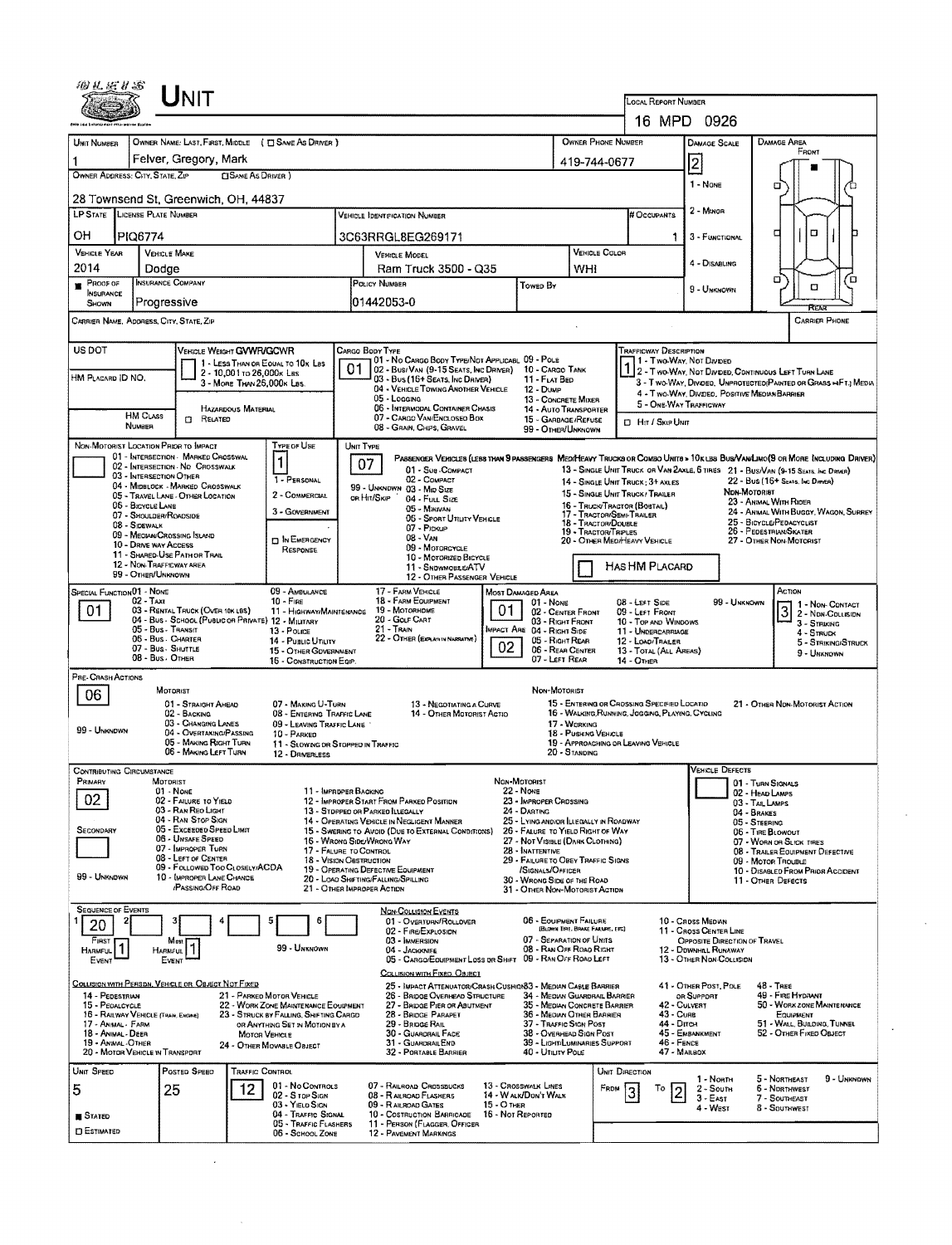| 圆丛医扩高                                                                        |                                             | Unit                                                                    |                                                         |                                                                          |    |                                                                                  |                                                                                                                               |                                                             |                                                               |                                                                                                                   |                                                         |                                                                                                                                                          |                                                                                    |                                 |                         |                                          |  |  |  |
|------------------------------------------------------------------------------|---------------------------------------------|-------------------------------------------------------------------------|---------------------------------------------------------|--------------------------------------------------------------------------|----|----------------------------------------------------------------------------------|-------------------------------------------------------------------------------------------------------------------------------|-------------------------------------------------------------|---------------------------------------------------------------|-------------------------------------------------------------------------------------------------------------------|---------------------------------------------------------|----------------------------------------------------------------------------------------------------------------------------------------------------------|------------------------------------------------------------------------------------|---------------------------------|-------------------------|------------------------------------------|--|--|--|
|                                                                              |                                             |                                                                         |                                                         |                                                                          |    |                                                                                  |                                                                                                                               |                                                             |                                                               |                                                                                                                   |                                                         | LOCAL REPORT NUMBER                                                                                                                                      |                                                                                    |                                 |                         |                                          |  |  |  |
|                                                                              |                                             |                                                                         |                                                         |                                                                          |    |                                                                                  |                                                                                                                               |                                                             |                                                               |                                                                                                                   |                                                         |                                                                                                                                                          | 16 MPD 0926                                                                        |                                 |                         |                                          |  |  |  |
| UNIT NUMBER                                                                  |                                             |                                                                         |                                                         | OWNER NAME: LAST, FIRST, MIDDLE ( C SAME AS DRIVER )                     |    |                                                                                  |                                                                                                                               |                                                             |                                                               |                                                                                                                   | OWNER PHONE NUMBER                                      |                                                                                                                                                          | <b>DAMAGE SCALE</b>                                                                | <b>DAMAGE AREA</b>              | FRONT                   |                                          |  |  |  |
| Shroyer, Chris, A<br>2                                                       |                                             |                                                                         |                                                         |                                                                          |    |                                                                                  |                                                                                                                               |                                                             |                                                               |                                                                                                                   |                                                         |                                                                                                                                                          | $\overline{2}$                                                                     |                                 | ם                       |                                          |  |  |  |
| OWNER ADDRESS: CITY, STATE, ZIP<br><b>CISAME AS DRIVER</b> )                 |                                             |                                                                         |                                                         |                                                                          |    |                                                                                  |                                                                                                                               |                                                             |                                                               |                                                                                                                   |                                                         |                                                                                                                                                          | 1 - None                                                                           | α                               |                         |                                          |  |  |  |
| 46548 CR 405, Coshocton, OH, 43812                                           |                                             |                                                                         |                                                         |                                                                          |    |                                                                                  |                                                                                                                               |                                                             |                                                               |                                                                                                                   |                                                         |                                                                                                                                                          | $2 -$ MINOR                                                                        |                                 |                         |                                          |  |  |  |
| LP STATE LICENSE PLATE NUMBER                                                |                                             |                                                                         |                                                         |                                                                          |    |                                                                                  | <b>VEHICLE IDENTIFICATION NUMBER</b>                                                                                          |                                                             |                                                               |                                                                                                                   |                                                         | # Occupants                                                                                                                                              |                                                                                    |                                 |                         |                                          |  |  |  |
| он                                                                           | CL54CH                                      |                                                                         |                                                         |                                                                          |    |                                                                                  | 2G1WW12M4S9298603                                                                                                             |                                                             |                                                               |                                                                                                                   |                                                         | 1                                                                                                                                                        | 3 - FUNCTIONAL                                                                     | п                               | $\Box$                  |                                          |  |  |  |
| <b>VEHICLE YEAR</b><br>1995                                                  |                                             | <b>VEHICLE MAKE</b>                                                     |                                                         |                                                                          |    |                                                                                  | <b>VEHICLE MODEL</b>                                                                                                          |                                                             |                                                               |                                                                                                                   | <b>VEHICLE COLOR</b>                                    |                                                                                                                                                          | 4 - DISABLING                                                                      |                                 |                         |                                          |  |  |  |
| $P_{\text{ROOF OF}}$                                                         |                                             | Chevrolet<br>INSURANCE COMPANY                                          |                                                         |                                                                          |    | POLICY NUMBER                                                                    | Monte Carlo                                                                                                                   |                                                             | Towed By                                                      | RED                                                                                                               |                                                         |                                                                                                                                                          |                                                                                    | □                               | o                       | □                                        |  |  |  |
| <b>INSURANCE</b><br>SHOWN                                                    | Alstate                                     |                                                                         |                                                         |                                                                          |    | 980531102                                                                        |                                                                                                                               |                                                             |                                                               |                                                                                                                   |                                                         |                                                                                                                                                          | 9 - UNKNOWN                                                                        |                                 | REAR                    |                                          |  |  |  |
| CARRIER NAME, ADDRESS, CITY, STATE, ZIP                                      |                                             |                                                                         |                                                         |                                                                          |    |                                                                                  |                                                                                                                               |                                                             |                                                               |                                                                                                                   |                                                         |                                                                                                                                                          |                                                                                    |                                 |                         | <b>CARRIER PHONE</b>                     |  |  |  |
| Shroyer, Chris, OH<br>US DOT                                                 |                                             | VEHICLE WEIGHT GVWR/GCWR                                                |                                                         |                                                                          |    | CARGO BODY TYPE                                                                  |                                                                                                                               |                                                             |                                                               |                                                                                                                   |                                                         | <b>TRAFFICWAY DESCRIPTION</b>                                                                                                                            |                                                                                    |                                 |                         |                                          |  |  |  |
|                                                                              |                                             |                                                                         |                                                         | 1 - LESS THAN OR EQUAL TO 10K LBS                                        | 01 |                                                                                  | 01 - No Cargo Body Type/Not Applicabl 09 - Pole<br>02 - Bus/ Van (9-15 Seats, Inc Driver)                                     |                                                             | 10 - CARGO TANK                                               |                                                                                                                   |                                                         |                                                                                                                                                          | 1 - Two Way, Not Divideo<br>2 - Two-Way, Not Divideo, Continuous Left Turn Lane    |                                 |                         |                                          |  |  |  |
| HM PLACARD ID NO.                                                            |                                             |                                                                         | 2 - 10,001 to 26,000x Las<br>3 - MORE THAN 26,000K LBS. |                                                                          |    |                                                                                  | 03 - Bus (16+ Seats, Inc Driver)<br>04 - VEHICLE TOWING ANDTHER VEHICLE                                                       |                                                             | 11 - FLAT BED<br>12 - Duse                                    |                                                                                                                   |                                                         |                                                                                                                                                          | 3 - Two-Way, Divided, Unprotected(Painted or Grass >4FT.) Media                    |                                 |                         |                                          |  |  |  |
|                                                                              |                                             |                                                                         | <b>HAZARDOUS MATERIAL</b>                               |                                                                          |    |                                                                                  | 05 - Logging<br>06 - INTERMODAL CONTAINER CHASIS                                                                              |                                                             | 13 - CONCRETE MIXER<br><b>14 - AUTO TRANSPORTER</b>           |                                                                                                                   |                                                         | 5 - ONE-WAY TRAFFICWAY                                                                                                                                   | 4 - TWO-WAY, DIVIDED, POSITIVE MEDIAN BARRIER                                      |                                 |                         |                                          |  |  |  |
|                                                                              | <b>HM CLASS</b><br>NUMBER                   | RELATED<br>0                                                            |                                                         |                                                                          |    |                                                                                  | 07 - CARGO VAN/ENCLOSED BOX<br>08 - GRAIN, CHIPS, GRAVEL                                                                      |                                                             | 15 - GARBAGE /REFUSE<br>99 - OTHER/UNKNOWN                    |                                                                                                                   |                                                         | <b>D</b> Him / Skip Unit                                                                                                                                 |                                                                                    |                                 |                         |                                          |  |  |  |
| NON-MOTORIST LOCATION PRIOR TO IMPACT                                        |                                             |                                                                         |                                                         | Type of Use                                                              |    | UNIT TYPE                                                                        |                                                                                                                               |                                                             |                                                               |                                                                                                                   |                                                         |                                                                                                                                                          |                                                                                    |                                 |                         |                                          |  |  |  |
|                                                                              |                                             | 01 - INTERSECTION - MARKED CROSSWAL<br>02 - INTERSECTION - NO CROSSWALK |                                                         | 1                                                                        |    | 03                                                                               | PASSENGER VEHICLES (LESS THAN 9 PASSENGERS MEDIMEANY TRUCKS OR COMBO UNITS > 10K LBB BUS/VAN/LIMO(9 OR MORE INCLUDING DRIVER) |                                                             |                                                               |                                                                                                                   |                                                         |                                                                                                                                                          |                                                                                    |                                 |                         |                                          |  |  |  |
|                                                                              | 03 - INTERSECTION OTHER                     |                                                                         |                                                         | 1 - PERSONAL                                                             |    |                                                                                  | 01 - SUB-COMPACT-<br>02 - COMPACT                                                                                             |                                                             |                                                               |                                                                                                                   |                                                         | 14 - SINGLE UNIT TRUCK; 3+ AXLES                                                                                                                         | 13 - SINGLE UNIT TRUCK OR VAN 2AXLE, 6 TIRES 21 - BUS/VAN (9-15 SEATS, INC DRIVER) | 22 - Bus (16+ Sexto, Inc Daven) |                         |                                          |  |  |  |
|                                                                              |                                             | 04 - MIDBLOCK - MARKED CROSSWALK<br>05 - TRAVEL LANE - OTHER LOCATION   |                                                         | 2 - COMMERCIAL                                                           |    | OR HIT/SKIP                                                                      | 99 - UNKNOWN 03 - MID SIZE<br>04 - FULL SIZE                                                                                  |                                                             |                                                               |                                                                                                                   |                                                         | 15 - SINGLE UNIT TRUCK / TRAILER                                                                                                                         |                                                                                    | Non-Motoriet                    |                         |                                          |  |  |  |
|                                                                              | 06 - BICYCLE LANE<br>07 - Shoulder/Roadside |                                                                         |                                                         | 3 - GOVERNMENT                                                           |    |                                                                                  | 05 - MINIVAN<br>06 - Sport UTILITY VEHICLE                                                                                    |                                                             |                                                               |                                                                                                                   |                                                         | 23 - ANIMAL WITH RIDER<br>16 - TRUCK/TRACTOR (BOBTAIL)<br>24 - ANIMAL WITH BUGGY, WAGON, SURREY<br>17 - TRACTOR/SEMI-TRAILER<br>25 - BICYCLE/PEDACYCLIST |                                                                                    |                                 |                         |                                          |  |  |  |
| 08 - SIDEWALK<br>07 - Pickup<br>09 - MEDIAN/CROSSING ISLAND<br>$08 - V_{AN}$ |                                             |                                                                         |                                                         |                                                                          |    |                                                                                  |                                                                                                                               |                                                             |                                                               | 18 - TRACTOR/DOUBLE<br>26 - PEDESTRIAN/SKATER<br><b>19 - TRACTOR/TRIPLES</b><br>27 - OTHER NON-MOTORIST           |                                                         |                                                                                                                                                          |                                                                                    |                                 |                         |                                          |  |  |  |
|                                                                              | 10 - DRIVE WAY ACCESS                       | 11 - SHARED-USE PATH OR TRAIL                                           |                                                         | <b>T IN EMERGENCY</b><br>RESPONSE                                        |    | 20 - OTHER MEDIMEAVY VEHICLE<br>09 - MOTORCYCLE<br>10 - Motorized Bicycle        |                                                                                                                               |                                                             |                                                               |                                                                                                                   |                                                         |                                                                                                                                                          |                                                                                    |                                 |                         |                                          |  |  |  |
|                                                                              | 99 - OTHER/UNKNOWN                          | 12 - NON-TRAFFICWAY AREA                                                |                                                         |                                                                          |    | 11 - SNOWMOBILE/ATV<br>12 - OTHER PASSENGER VEHICLE                              |                                                                                                                               |                                                             |                                                               |                                                                                                                   |                                                         | Has HM Placard                                                                                                                                           |                                                                                    |                                 |                         |                                          |  |  |  |
| SPECIAL FUNCTION 01 - NONE                                                   |                                             |                                                                         |                                                         | 09 - AMBULANCE                                                           |    |                                                                                  | 17 - FARM VEHICLE                                                                                                             |                                                             | <b>MOST DAMAGED AREA</b>                                      |                                                                                                                   |                                                         |                                                                                                                                                          |                                                                                    |                                 | ACTION                  |                                          |  |  |  |
| 01                                                                           | $02 - T_Ax_0$                               | 03 - RENTAL TRUCK (OVER 10K LBS)                                        |                                                         | $10 -$ Fire<br>11 - HIGHWAY/MAINTENANCE                                  |    |                                                                                  | 18 - FARM EQUIPMENT<br>19 - Мотовноме                                                                                         | 04                                                          | 01 - NONE<br>02 - CENTER FRONT                                |                                                                                                                   |                                                         | 08 - LEFT SIDE<br>09 - LEFT FRONT                                                                                                                        | 99 - Unknown                                                                       |                                 |                         | 1 1 - NDN-CONTACT<br>$42 - Non-COLUTION$ |  |  |  |
|                                                                              | 05 - Bus - Transit                          | 04 - Bus - SCHOOL (PUBLIC OR PRIVATE) 12 - MILITARY                     |                                                         | 13 - Pouce                                                               |    | 20 - GOLF CART<br>03 - Right Front<br>$21 -$ Train<br>IMPACT ARE 04 - RIGHT SIDE |                                                                                                                               |                                                             |                                                               |                                                                                                                   | 10 - TOP AND WINDOWS                                    | 3 - STRIKING                                                                                                                                             |                                                                                    |                                 |                         |                                          |  |  |  |
|                                                                              | 06 - Bus - Charter<br>07 - Bus - SHUTTLE    |                                                                         |                                                         | 14 - PUBLIC UTILITY                                                      |    |                                                                                  | 22 - OTHER (EXPLANIN NASOARING)                                                                                               | 04                                                          | 05 - Right Rear<br>06 - REAR CENTER                           |                                                                                                                   |                                                         | 11 - UNDERCARRIAGE<br>12 - LOAD/TRAILER                                                                                                                  |                                                                                    |                                 | 4 - Struck              | 5 - STRIKING/STRUCK                      |  |  |  |
|                                                                              | 08 - Bus - OTHER                            |                                                                         |                                                         | 15 - OTHER GOVERNMENT<br>16 - CONSTRUCTION EQIP.                         |    |                                                                                  |                                                                                                                               |                                                             | 07 - LEFT REAR                                                |                                                                                                                   |                                                         | 13 - TOTAL (ALL AREAS)<br>14 - Отнев                                                                                                                     |                                                                                    |                                 |                         | 9 - UNKNOWN                              |  |  |  |
| PRE- CRASH ACTIONS                                                           |                                             |                                                                         |                                                         |                                                                          |    |                                                                                  |                                                                                                                               |                                                             |                                                               |                                                                                                                   |                                                         |                                                                                                                                                          |                                                                                    |                                 |                         |                                          |  |  |  |
| 01                                                                           |                                             | MOTORIST<br>01 - STRAIGHT AHEAD                                         |                                                         | 07 - MAKING U-TURN                                                       |    |                                                                                  | 13 - Negotiating a Curve                                                                                                      |                                                             | NON-MOTORIST                                                  |                                                                                                                   |                                                         | 15 - ENTERING OR CROSSING SPECIFIED LOCATIO                                                                                                              |                                                                                    | 21 - OTHER NON-MOTORIST ACTION  |                         |                                          |  |  |  |
|                                                                              |                                             | 02 - BACKING<br>03 - CHANGING LANES                                     |                                                         | 08 - ENTERING TRAFFIC LANE<br>09 - LEAVING TRAFFIC LANE                  |    | 14 - OTHER MOTORIST ACTIO<br>17 - WORKING                                        |                                                                                                                               |                                                             |                                                               |                                                                                                                   |                                                         | 16 - WALKING, RUNNING, JOGGING, PLAYING, CYCLING                                                                                                         |                                                                                    |                                 |                         |                                          |  |  |  |
| 99 - UNKNOWN                                                                 |                                             | 04 - OVERTAKING/PASSING<br>05 - MAKING RIGHT TURN                       |                                                         | 10 - PARKED<br>11 - SLOWING OR STOPPED IN TRAFFIC                        |    |                                                                                  |                                                                                                                               | 18 - PUSHING VEHICLE<br>19 - APPROACHING OR LEAVING VEHICLE |                                                               |                                                                                                                   |                                                         |                                                                                                                                                          |                                                                                    |                                 |                         |                                          |  |  |  |
|                                                                              |                                             | 06 - MAKING LEFT TURN                                                   |                                                         | 12 - DRIVERLESS                                                          |    |                                                                                  |                                                                                                                               |                                                             |                                                               | 20 - STANDING                                                                                                     |                                                         |                                                                                                                                                          |                                                                                    |                                 |                         |                                          |  |  |  |
| <b>CONTRIBUTING CIRCUMSTANCE</b><br>PRIMARY                                  |                                             | <b>MOTORIST</b>                                                         |                                                         |                                                                          |    |                                                                                  |                                                                                                                               |                                                             | NON-MOTORIST                                                  |                                                                                                                   |                                                         |                                                                                                                                                          | VEHICLE DEFECTS                                                                    | <b>101 - TURN SIGNALS</b>       |                         |                                          |  |  |  |
| 01                                                                           |                                             | 01 - NONE<br>02 - FAILURE TO YIELD                                      |                                                         | 11 - IMPROPER BACKING                                                    |    |                                                                                  | 12 - IMPROPER START FROM PARKED POSITION                                                                                      |                                                             | <b>22 - NONE</b><br>23 - IMPROPER CROSSING                    |                                                                                                                   |                                                         |                                                                                                                                                          |                                                                                    | 02 - HEAD LAMPS                 |                         |                                          |  |  |  |
|                                                                              |                                             | 03 - RAN RED LIGHT<br>04 - RAN STOP SIGN                                |                                                         |                                                                          |    |                                                                                  | 13 - STOPPED OR PARKED LLEGALLY                                                                                               |                                                             | 24 - DARTING                                                  |                                                                                                                   |                                                         |                                                                                                                                                          |                                                                                    | 03 - TAIL LAMPS<br>04 - BRAKES  |                         |                                          |  |  |  |
| SECONDARY                                                                    |                                             | 05 - Exceeded Speed Limit<br>06 - UNSAFE SPEED                          |                                                         |                                                                          |    |                                                                                  | 14 - OPERATING VEHICLE IN NEGLIGENT MANNER<br>15 - SWERING TO AVOID (DUE TO EXTERNAL CONDITIONS)                              |                                                             |                                                               | 25 - LYING AND/OR ILLEGALLY IN ROADWAY<br>05 - STEERING<br>26 - FALURE TO YIELD RIGHT OF WAY<br>06 - TIRE BLOWOUT |                                                         |                                                                                                                                                          |                                                                                    |                                 |                         |                                          |  |  |  |
|                                                                              |                                             | 07 - IMPROPER TURN<br>08 - LEFT OF CENTER                               |                                                         | 16 - WRONG SIDE/WRONG WAY<br>17 - FALURE TO CONTROL                      |    |                                                                                  |                                                                                                                               |                                                             | 28 - INATTENTIVE                                              | 27 - NOT VISIBLE (DARK CLOTHING)<br>07 - WORN OR SLICK TIRES<br>08 - TRAILER EQUIPMENT DEFECTIVE                  |                                                         |                                                                                                                                                          |                                                                                    |                                 |                         |                                          |  |  |  |
| 99 - UNKNOWN                                                                 |                                             | 09 - FOLLOWED TOO CLOSELY/ACDA<br>10 - IMPROPER LANE CHANGE             |                                                         | 18 - VISION OBSTRUCTION                                                  |    |                                                                                  | 19 - OPERATING DEFECTIVE EQUIPMENT                                                                                            |                                                             | 29 - FAILURE TO OBEY TRAFFIC SIGNS<br>/SIGNALS/OFFICER        |                                                                                                                   | 09 - Motor Trouble<br>10 - DISABLED FROM PRIOR ACCIDENT |                                                                                                                                                          |                                                                                    |                                 |                         |                                          |  |  |  |
|                                                                              |                                             | /PASSING/OFF ROAD                                                       |                                                         | 21 - OTHER IMPROPER ACTION                                               |    |                                                                                  | 20 - LOAD SHETING/FALLING/SPILLING                                                                                            |                                                             | 30 - WRONG SIDE OF THE ROAD<br>31 - OTHER NON-MOTORIST ACTION |                                                                                                                   |                                                         |                                                                                                                                                          |                                                                                    | 11 - OTHER DEFECTS              |                         |                                          |  |  |  |
| <b>SEQUENCE OF EVENTS</b>                                                    |                                             |                                                                         |                                                         |                                                                          |    |                                                                                  | <b>NON-COLLISION EVENTS</b>                                                                                                   |                                                             |                                                               |                                                                                                                   |                                                         |                                                                                                                                                          |                                                                                    |                                 |                         |                                          |  |  |  |
| 2<br>20                                                                      |                                             |                                                                         |                                                         | 5<br>6                                                                   |    |                                                                                  | 01 - Overturn/Rollover<br>02 - FIRE/EXPLOSION                                                                                 |                                                             | 06 - EQUIPMENT FAILURE                                        |                                                                                                                   | (BLOWN TIRE, BRAKE FAILURE, ETC)                        |                                                                                                                                                          | 10 - Cross Median<br>11 - Cross CENTER LINE                                        |                                 |                         |                                          |  |  |  |
| FIRST<br><b>HARMFUL</b>                                                      |                                             | Most<br><b>HARMFUL</b>                                                  |                                                         | 99 - UNKNOWN                                                             |    |                                                                                  | 03 - IMMERSIDN<br>04 - JACKKNIFE                                                                                              |                                                             | 07 - SEPARATION OF UNITS<br>08 - RAN OFF ROAD RIGHT           |                                                                                                                   |                                                         |                                                                                                                                                          | OPPOSITE DIRECTION OF TRAVEL<br>12 - DDWNHEL RUNAWAY                               |                                 |                         |                                          |  |  |  |
| EVENT                                                                        |                                             | EVENT                                                                   |                                                         |                                                                          |    |                                                                                  | 05 - CARGO/EOUIPMENT LOSS OR SHIFT                                                                                            |                                                             | 09 - RAN OFF ROAD LEFT                                        |                                                                                                                   |                                                         |                                                                                                                                                          | 13 - OTHER NON-COLLISION                                                           |                                 |                         |                                          |  |  |  |
|                                                                              |                                             | COLLISION WITH PERSON, VEHICLE OR OBJECT NOT FIXED                      |                                                         |                                                                          |    |                                                                                  | COLLISION WITH FIXED, OBJECT<br>25 - IMPACT ATTENUATOR/CRASH CUSHION33 - MEDIAN CABLE BARRIER                                 |                                                             |                                                               |                                                                                                                   |                                                         |                                                                                                                                                          | 41 - OTHER POST, POLE                                                              | <b>48 - TREE</b>                |                         |                                          |  |  |  |
| 14 - PEDESTRIAN<br>15 - PEDALCYCLE                                           |                                             |                                                                         |                                                         | 21 - PARKED MOTOR VEHICLE<br>22 - WORK ZONE MAINTENANCE EQUIPMENT        |    |                                                                                  | 26 - BRIDGE OVERHEAD STRUCTURE<br>27 - BRIDGE PIER OR ABUTMENT                                                                |                                                             | 34 - MEDIAN GUARDRAIL BARRIER<br>35 - MEDIAN CONCRETE BARRIER |                                                                                                                   |                                                         |                                                                                                                                                          | <b>DR SUPPORT</b><br>42 - CULVERT                                                  |                                 | 49 - FIRE HYDRANT       | 50 - WORK ZONE MAINTENANCE               |  |  |  |
| 16 - RAILWAY VEHICLE (TRAIN, ENGINE)<br>17 - Animal - FARM                   |                                             |                                                                         |                                                         | 23 - STRUCK BY FALLING, SHIFTING CARGO<br>OR ANYTHING SET IN MOTION BY A |    |                                                                                  | 28 - Bridge Parapet<br>29 - BRIDGE RAIL                                                                                       |                                                             | 36 - Median Other Barrier<br>37 - TRAFFIC SIGN POST           |                                                                                                                   |                                                         | 43 - Curs<br>44 - Опсн                                                                                                                                   |                                                                                    |                                 | EQUIPMENT               | 51 - WALL, BUILDING, TUNNEL              |  |  |  |
| 18 - Animal - Deer<br>19 - ANMAL-OTHER                                       |                                             |                                                                         | <b>MOTOR VEHICLE</b>                                    | 24 - OTHER MOVABLE OBJECT                                                |    |                                                                                  | 30 - GUARDRAIL FACE<br>31 - GUARDRAILEND                                                                                      |                                                             | 38 - Overhead Sign Post<br>39 - Light/Luminaries Support      |                                                                                                                   |                                                         | $46 -$ FENCE                                                                                                                                             | 45 - EMBANKMENT                                                                    |                                 | 52 - Отнея Fixed Object |                                          |  |  |  |
| 20 - MOTOR VEHICLE IN TRANSPORT                                              |                                             |                                                                         |                                                         |                                                                          |    |                                                                                  | 32 - PORTABLE BARRIER                                                                                                         |                                                             | 40 - Unurr Pole                                               |                                                                                                                   |                                                         |                                                                                                                                                          | 47 - MAILBOX                                                                       |                                 |                         |                                          |  |  |  |
| UNIT SPEED                                                                   |                                             | POSTED SPEED                                                            | TRAFFIC CONTROL                                         |                                                                          |    |                                                                                  |                                                                                                                               |                                                             |                                                               |                                                                                                                   | UNIT DIRECTION                                          |                                                                                                                                                          | 1 - North                                                                          | 5 - NORTHEAST                   |                         | 9 - Unknown                              |  |  |  |
| 10                                                                           |                                             | 25                                                                      | 12                                                      | 01 - No Controls<br>02 - S TOP SIGN                                      |    |                                                                                  | 07 - RAILROAD CROSSBUCKS<br>08 - RAILROAD FLASHERS                                                                            |                                                             | 13 - CROSSWALK LINES<br>14 - WALK/DDN'T WALK                  |                                                                                                                   | FROM                                                    | То                                                                                                                                                       | 2 - South<br>$3 - E$ ast                                                           | 6 - NORTHWEST<br>7 - SOUTHEAST  |                         |                                          |  |  |  |
| <b>S</b> TATED                                                               |                                             |                                                                         |                                                         | 03 - YIELD SIGN<br>04 - TRAFFIC SIGNAL                                   |    |                                                                                  | 09 - RAILROAD GATES<br>10 - COSTRUCTION BARRICADE                                                                             | $15 - 0$ THER<br>16 - Not Reported                          |                                                               |                                                                                                                   |                                                         |                                                                                                                                                          | 4 - West                                                                           | 8 - Southwest                   |                         |                                          |  |  |  |
| <b>ESTIMATED</b>                                                             |                                             |                                                                         |                                                         | 05 - TRAFFIC FLASHERS<br>06 - SCHDOL ZONE                                |    |                                                                                  | 11 - PERSON (FLAGGER, OFFICER<br>12 - PAVEMENT MARKINGS                                                                       |                                                             |                                                               |                                                                                                                   |                                                         |                                                                                                                                                          |                                                                                    |                                 |                         |                                          |  |  |  |

 $\mathcal{L}^{\text{max}}_{\text{max}}$ 

 $\mathcal{L}^{\pm}$ 

 $\frac{1}{2}$  ,  $\frac{1}{2}$